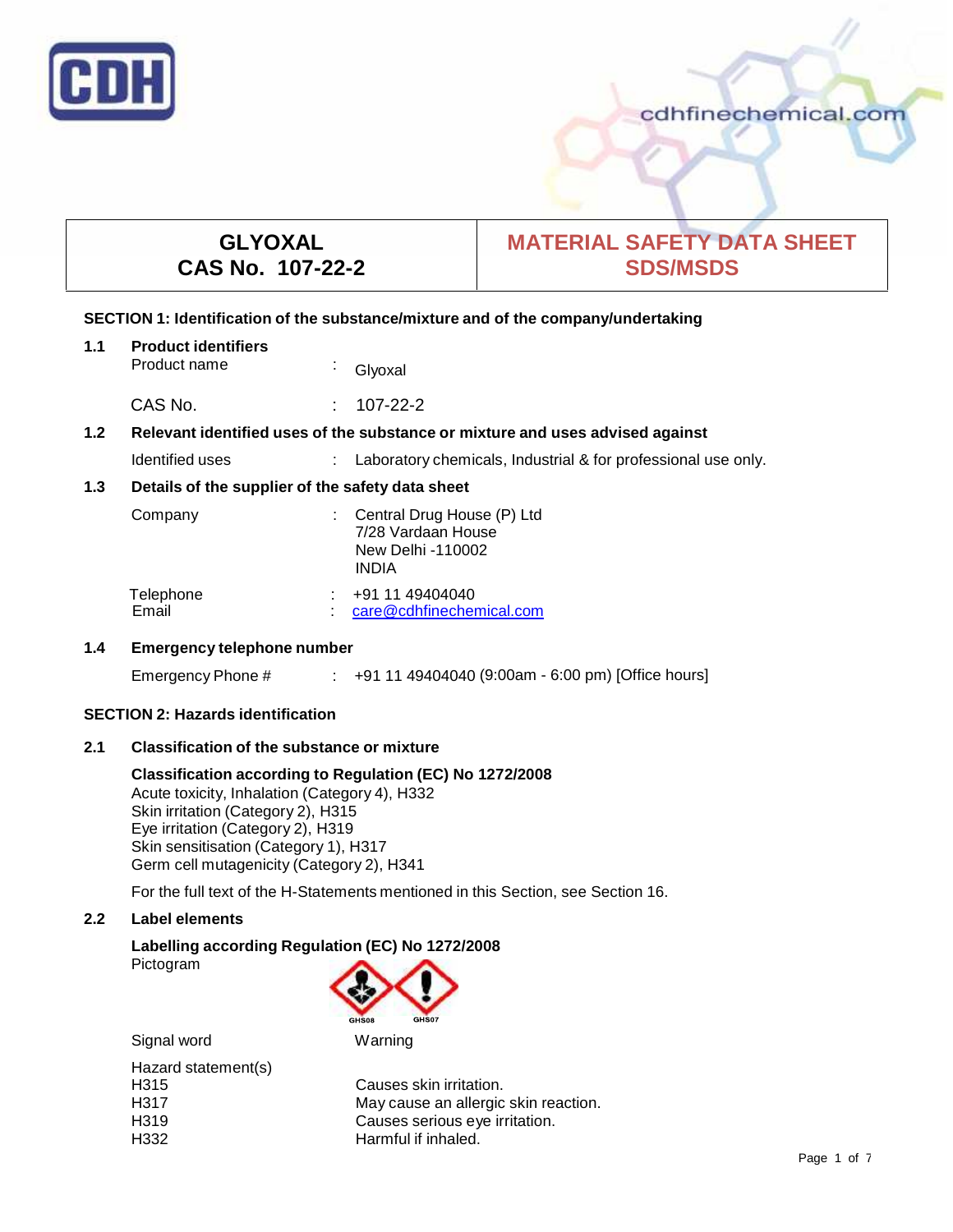| H <sub>341</sub>                                                   | Suspected of causing genetic defects.                                                                                                              |
|--------------------------------------------------------------------|----------------------------------------------------------------------------------------------------------------------------------------------------|
| Precautionary statement(s)<br>P <sub>261</sub><br>P <sub>280</sub> | Avoid breathing dust/fume/gas/mist/vapours/spray.<br>Wear protective gloves/ protective clothing/ eye protection/ face                             |
| $P305 + P351 + P338$                                               | protection.<br>IF IN EYES: Rinse cautiously with water for several minutes. Remove<br>contact lenses, if present and easy to do. Continue rinsing. |
| Supplemental Hazard<br><b>Statements</b>                           | none                                                                                                                                               |

# **2.3 Other hazards**

This substance/mixture contains no components considered to be either persistent, bioaccumulative and toxic (PBT), or very persistent and very bioaccumulative (vPvB) at levels of 0.1% or higher.

# **SECTION 3: Composition/information on ingredients**

### **3.2 Mixtures**

| Synonyms         | Oxalaldehyde<br>Ethanedial |
|------------------|----------------------------|
| Formula          | : $C_2H_2O_2$              |
| Molecular weight | 58.04 g/mol                |

## **Hazardous ingredients according to Regulation (EC) No 1272/2008** Component Classification Concentration

| Ethandial                      |                                             |                                                                                                                                                                                      |  |
|--------------------------------|---------------------------------------------|--------------------------------------------------------------------------------------------------------------------------------------------------------------------------------------|--|
| CAS-No.<br>EC-No.<br>Index-No. | $107 - 22 - 2$<br>203-474-9<br>605-016-00-7 | Acute Tox. 4; Skin Irrit. 2; Eye $\ge$ = 30 - < 50 %<br>Irrit. 2; Skin Sens. 1; Muta. 2;<br>H332, H315, H319, H317,<br>H341<br>Concentration limits:<br>$>= 10 \%$ : Acute Tox. 4, ; |  |

For the full text of the H-Statements mentioned in this Section, see Section 16.

## **SECTION 4: First aid measures**

# **4.1 Description of first aid measures**

#### **General advice**

Consult a physician. Show this safety data sheet to the doctor in attendance.

#### **If inhaled**

If breathed in, move person into fresh air. If not breathing, give artificial respiration. Consult a physician.

#### **In case of skin contact**

Wash off with soap and plenty of water. Consult a physician.

#### **In case of eye contact**

Rinse thoroughly with plenty of water for at least 15 minutes and consult a physician.

#### **If swallowed**

Never give anything by mouth to an unconscious person. Rinse mouth with water. Consult a physician.

# **4.2 Most important symptoms and effects, both acute and delayed**

The most important known symptoms and effects are described in the labelling (see section 2.2) and/or in section 11

### **4.3 Indication of any immediate medical attention and special treatment needed** No data available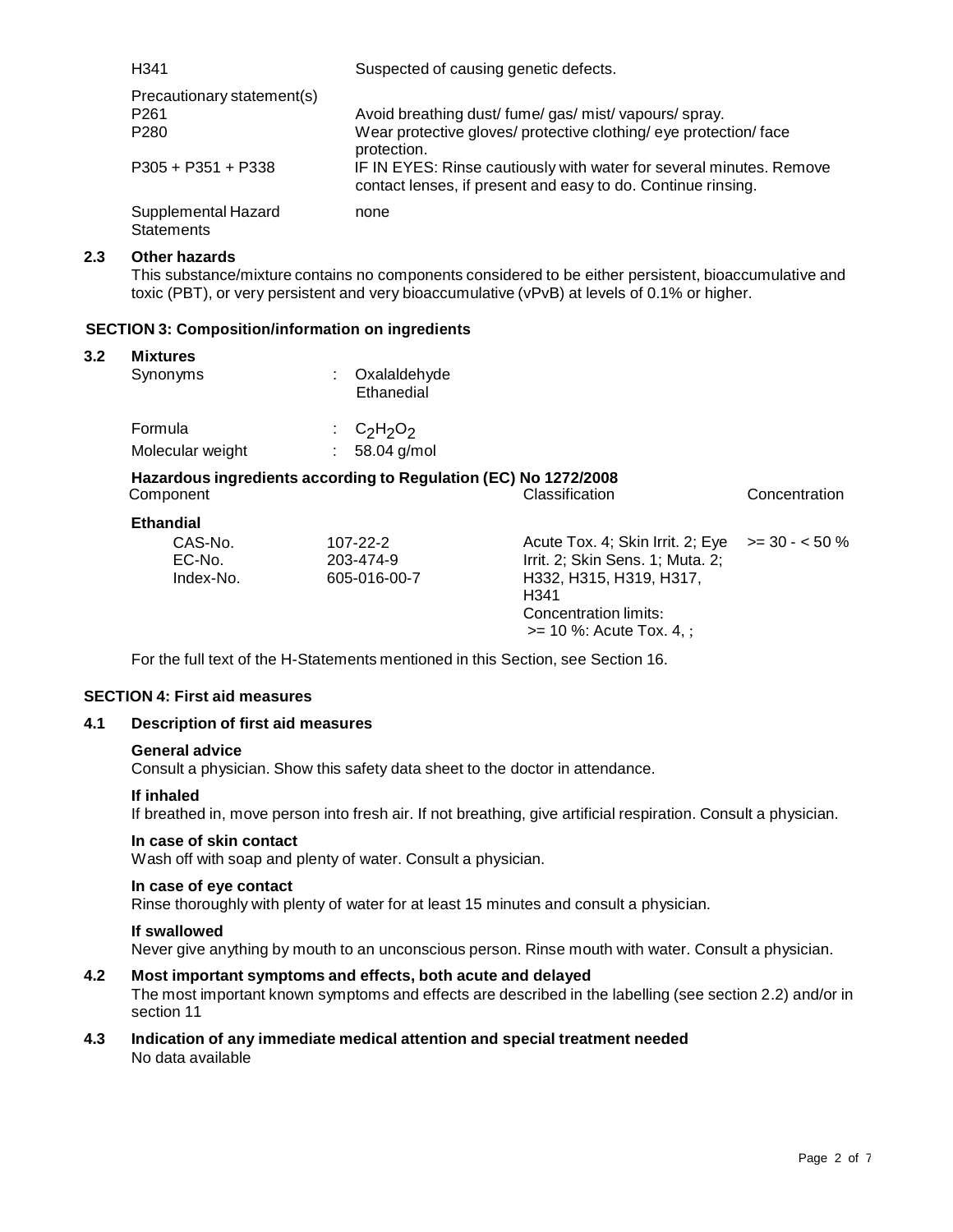# **SECTION 5: Firefighting measures**

# **5.1 Extinguishing media**

# **Suitable extinguishing media**

Use water spray, alcohol-resistant foam, dry chemical or carbon dioxide.

- **5.2 Special hazards arising from the substance ormixture** Carbon oxides
- **5.3 Advice for firefighters** Wear self-contained breathing apparatus for firefighting if necessary.
- **5.4 Further information** No data available

# **SECTION 6: Accidental release measures**

- **6.1 Personal precautions, protective equipment and emergency procedures** Use personal protective equipment. Avoid breathing vapours, mist or gas. Ensure adequate ventilation. Evacuate personnel to safe areas. For personal protection see section 8.
- **6.2 Environmental precautions** Prevent further leakage or spillage if safe to do so. Do not let product enter drains.
- **6.3 Methods and materials for containment and cleaning up** Soak up with inert absorbent material and dispose of as hazardous waste. Keep in suitable, closed containers for disposal.
- **6.4 Reference to other sections**

For disposal see section 13.

# **SECTION 7: Handling and storage**

## **7.1 Precautions for safe handling** Avoid contact with skin and eyes. Avoid inhalation of vapour or mist. For precautions see section 2.2.

**7.2 Conditions for safe storage, including any incompatibilities** Store in cool place. Keep container tightly closed in a dry and well-ventilated place. Containers which are opened must be carefully resealed and kept upright to prevent leakage. Storage class (TRGS 510): Non Combustible Liquids

# **7.3 Specific end use(s)**

Apart from the uses mentioned in section 1.2 no other specific uses are stipulated

# **SECTION 8: Exposure controls/personal protection**

# **8.1 Control parameters**

**8.2 Exposure controls**

#### **Appropriate engineering controls**

Handle in accordance with good industrial hygiene and safety practice. Wash hands before breaks and at the end of workday.

# **Personal protective equipment**

#### **Eye/face protection**

Tightly fitting safety goggles. Faceshield (8-inch minimum). Use equipment for eye protection tested and approved under appropriate government standards such as NIOSH (US) or EN 166(EU).

#### **Skin protection**

Handle with gloves. Gloves must be inspected prior to use. Use proper glove removal technique (without touching glove's outer surface) to avoid skin contact with this product. Dispose of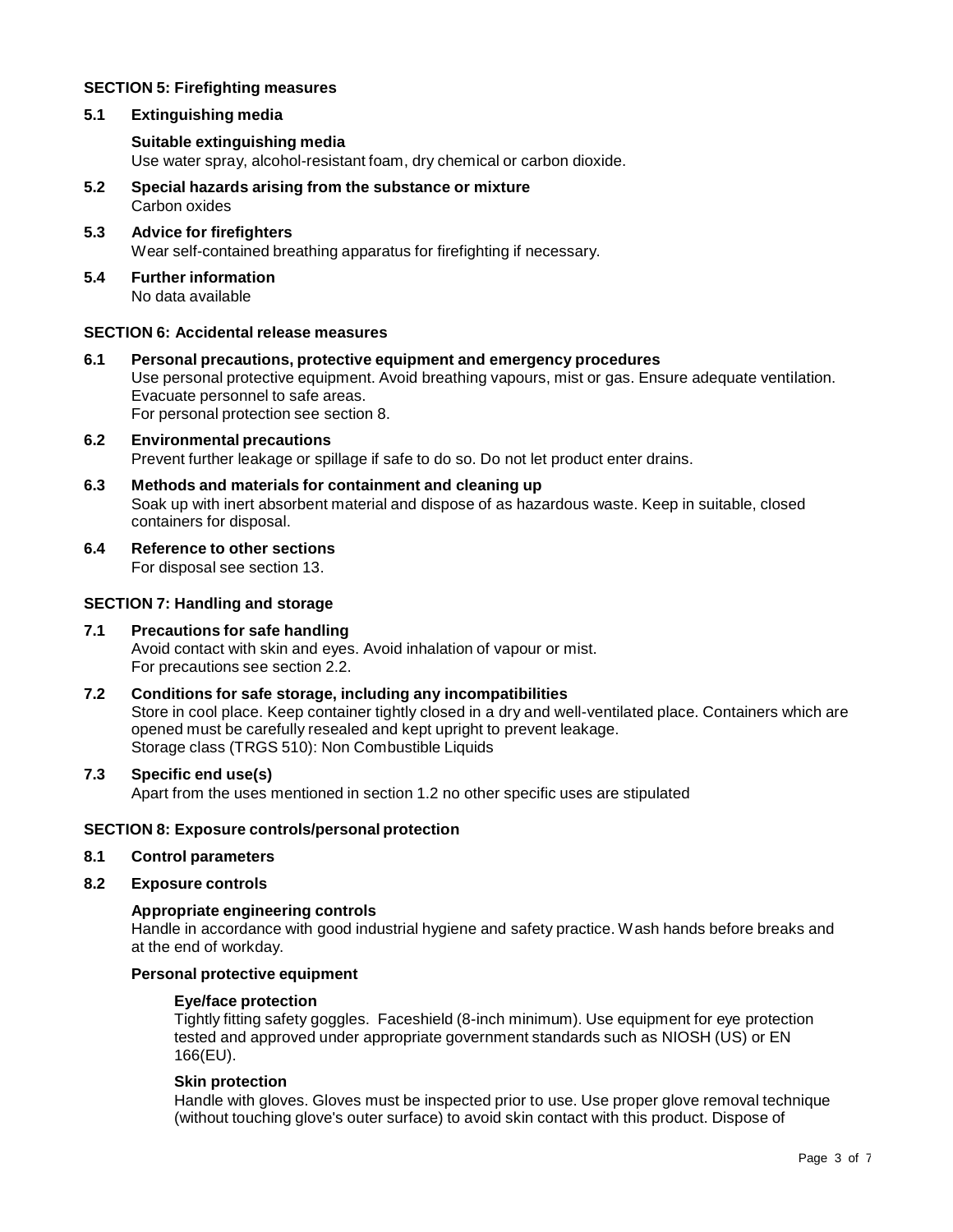contaminated gloves after use in accordance with applicable laws and good laboratory practices. Wash and dry hands.

# **Body Protection**

Complete suit protecting against chemicals, The type of protective equipment must be selected according to the concentration and amount of the dangerous substance at the specific workplace.

### **Respiratory protection**

Where risk assessment shows air-purifying respirators are appropriate use (US) or type ABEK (EN 14387) respirator cartridges as a backup to enginee protection, use a full-face supplied air respirator. Use respirators and components tested and approved under appropriate government standards such as NIOSH (US) or CEN (EU).

#### **Control of environmental exposure**

Prevent further leakage or spillage if safe to do so. Do not let product enter drains.

#### **SECTION 9: Physical and chemical properties**

#### **9.1 Information on basic physical and chemical properties**

|     | a) | Appearance                                         | Form: clear, liquid<br>Colour: colourless |
|-----|----|----------------------------------------------------|-------------------------------------------|
|     | b) | Odour                                              | No data available                         |
|     | c) | <b>Odour Threshold</b>                             | No data available                         |
|     | d) | pH                                                 | No data available                         |
|     | e) | Melting point/freezing<br>point                    | No data available                         |
|     | f) | Initial boiling point and<br>boiling range         | No data available                         |
|     | g) | Flash point                                        | No data available                         |
|     | h) | Evaporation rate                                   | No data available                         |
|     | i) | Flammability (solid, gas)                          | No data available                         |
|     | j) | Upper/lower<br>flammability or<br>explosive limits | No data available                         |
|     | k) | Vapour pressure                                    | No data available                         |
|     | I) | Vapour density                                     | No data available                         |
|     | m) | Relative density                                   | 1.270 g/cm3                               |
|     | n) | Water solubility                                   | No data available                         |
|     | O) | Partition coefficient: n-<br>octanol/water         | No data available                         |
|     | p) | Auto-ignition<br>temperature                       | No data available                         |
|     | q) | Decomposition<br>temperature                       | No data available                         |
|     | r) | Viscosity                                          | No data available                         |
|     | s) | <b>Explosive properties</b>                        | No data available                         |
|     | t) | Oxidizing properties                               | No data available                         |
| 9.2 |    | Other safety information<br>No data available      |                                           |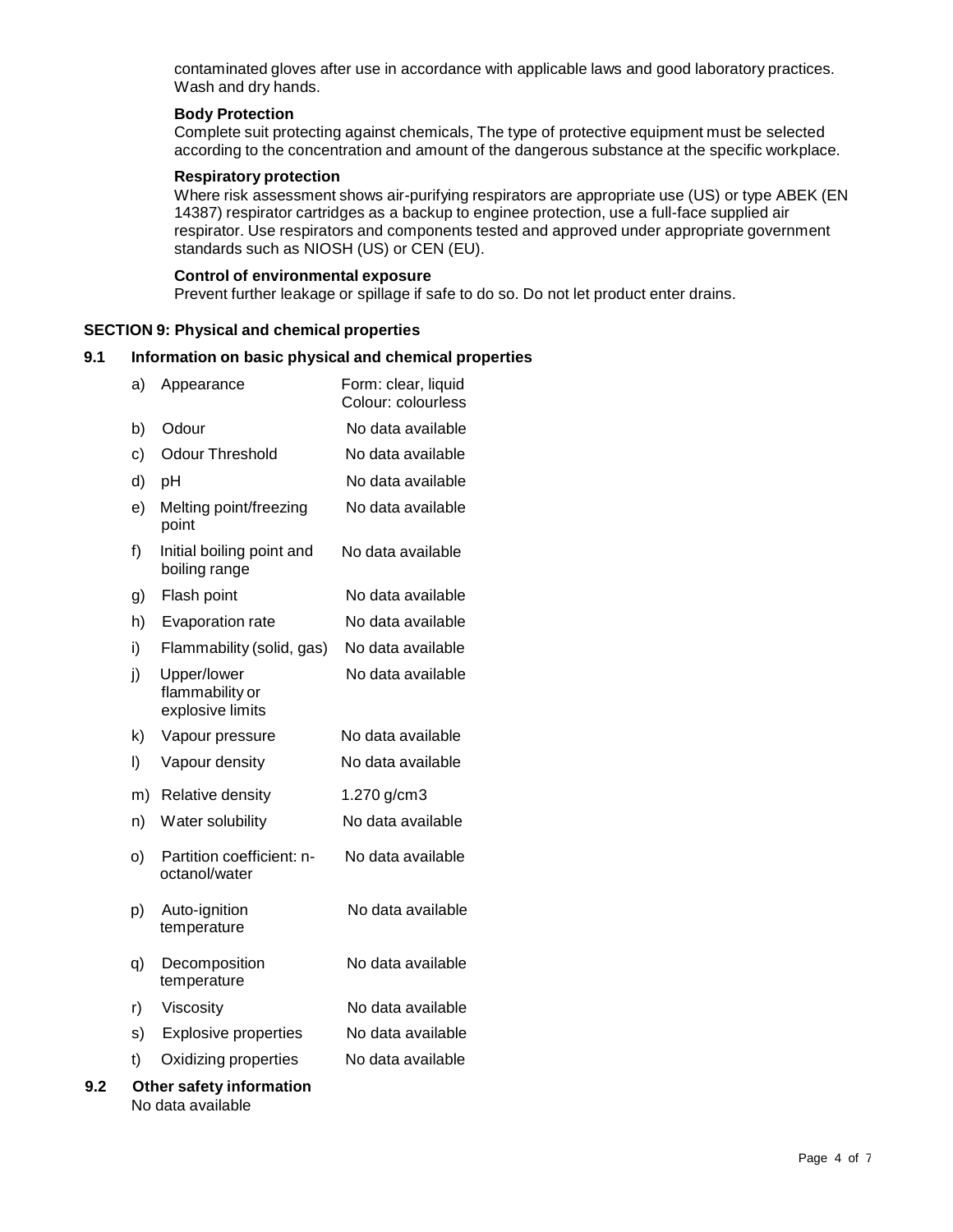# **SECTION 10: Stability and reactivity**

- **10.1 Reactivity** No data available
- **10.2 Chemical stability** Stable under recommended storage conditions.
- **10.3 Possibility of hazardous reactions** No data available
- **10.4 Conditions to avoid** No data available
- **10.5 Incompatible materials** Strong bases, Strong oxidizing agents
- **10.6 Hazardous decomposition products** Hazardous decomposition products formed under fire conditions. - Carbon oxides Other decomposition products - No data available In the event of fire: see section 5

# **SECTION 11: Toxicological information**

#### **11.1 Information on toxicological effects**

**Acute toxicity** No data available

**Skin corrosion/irritation** No data available

# **Serious eye damage/eye irritation**

No data available

#### **Respiratory orskin sensitisation** No data available

**Germ cell mutagenicity**

No data available

# **Carcinogenicity**

IARC: No component of this product present at levels greater than or equal to 0.1% is identified as probable, possible or confirmed human carcinogen by IARC.

# **Reproductive toxicity**

No data available

**Specific target organ toxicity - single exposure** No data available

**Specific target organ toxicity - repeated exposure** No data available

# **Aspiration hazard**

No data available

# **Additional Information**

RTECS: Not available

To the best of our knowledge, the chemical, physical, and toxicological properties have not been thoroughly investigated.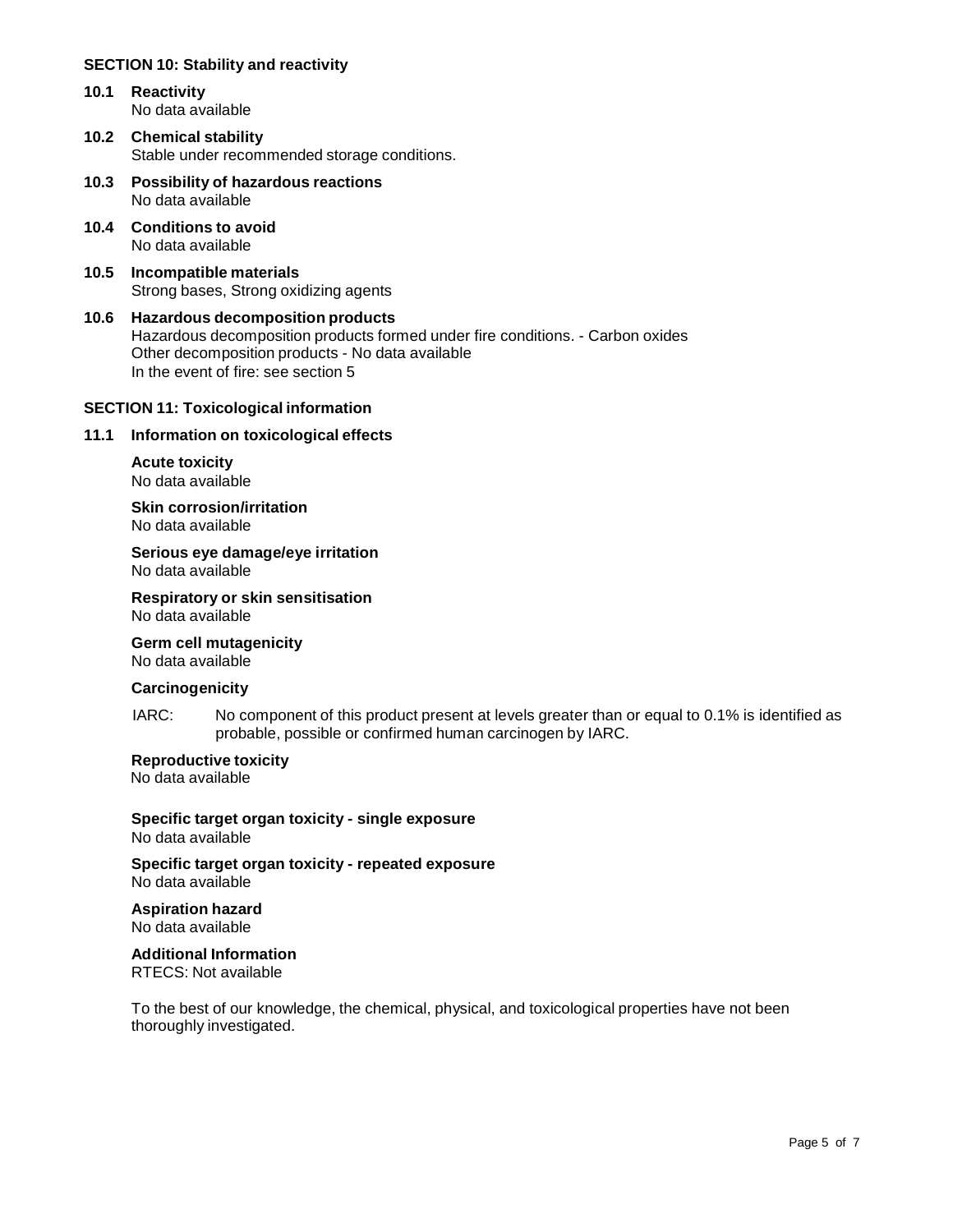# **SECTION 12: Ecological information**

- **12.1 Toxicity** No data available **12.2 Persistence and degradability** No data available **12.3 Bioaccumulative potential** No data available **12.4 Mobility in soil** No data available
	- **12.5 Results of PBT and vPvB assessment** This substance/mixture contains no components considered to be either persistent, bioaccumulative and toxic (PBT), or very persistent and very bioaccumulative (vPvB) at levels of 0.1% or higher.
	- **12.6 Other adverse effects** No data available

# **SECTION 13: Disposal considerations**

**13.1 Waste treatment methods**

#### **Product**

Offer surplus and non-recyclable solutions to a licensed disposal company.

#### **Contaminated packaging**

Dispose of as unused product.

### **SECTION 14: Transport information**

| 14.1 | UN number<br>ADR/RID: -                   |                                                                                                       | $IMDG: -$                 | IATA: -  |
|------|-------------------------------------------|-------------------------------------------------------------------------------------------------------|---------------------------|----------|
| 14.2 | IMDG:<br>IATA:                            | UN proper shipping name<br>ADR/RID: Not dangerous goods<br>Not dangerous goods<br>Not dangerous goods |                           |          |
|      | ADR/RID: -                                | 14.3 Transport hazard class(es)                                                                       | $IMDG: -$                 | IATA: -  |
| 14.4 | Packaging group<br>ADR/RID: -             |                                                                                                       | $IMDG: -$                 | IATA: -  |
|      | 14.5 Environmental hazards<br>ADR/RID: no |                                                                                                       | IMDG Marine pollutant: no | IATA: no |
| 14.6 | No data available                         | Special precautions for user                                                                          |                           |          |

# **SECTION 15: Regulatory information**

**15.1 Safety, health and environmental regulations/legislation specific for the substance ormixture** This safety datasheet complies with the requirements of Regulation (EC) No. 1907/2006.

# **15.2 Chemical safety assessment**

For this product a chemical safety assessment was not carried out